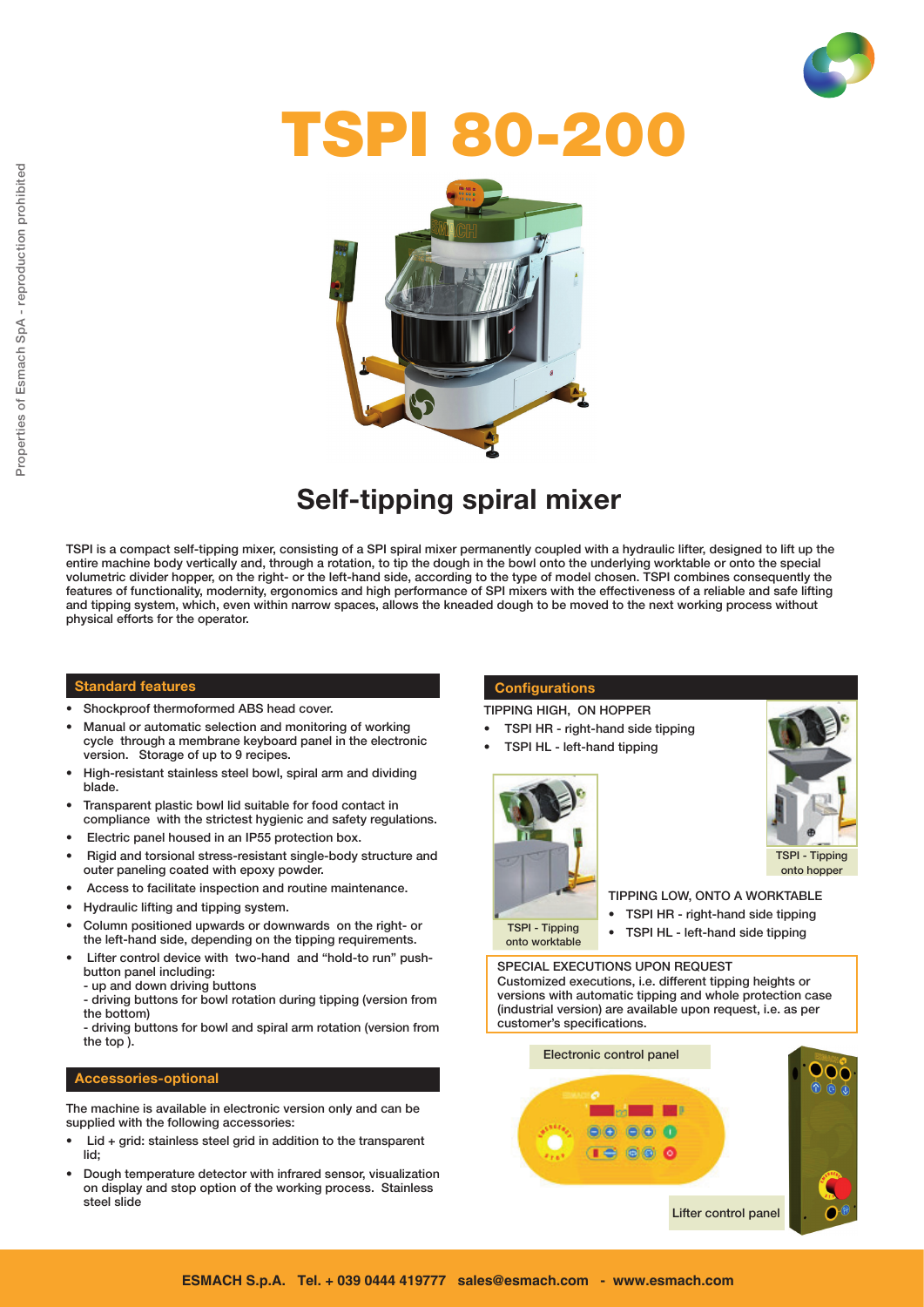

#### MODELS - Tipping onto worktable

| TSPI 80 BR         | Spiral mixer with approx. kg. 80 dough capacity (approx kg. 50-54 flour capacity) Bowl diameter: 700 mm.<br>Right-hand side tipping onto worktable |
|--------------------|----------------------------------------------------------------------------------------------------------------------------------------------------|
| TSPI 80 BL         | Spiral mixer with approx. kg. 80 dough capacity (approx kg.50-54 flour capacity) Bowl diameter: 700 mm.<br>Left-hand side tipping onto worktable   |
| <b>TSPI 100 BR</b> | Spiral mixer with approx. kg. 100 dough capacity (approx kg.62-65 flour capacity) Bowl diameter: 700 mm.<br>Right-hand side tipping onto worktable |
| <b>TSPI 100 BL</b> | Spiral mixer with approx. kg. 100 dough capacity (approx kg.62-65 flour capacity) Bowl diameter: 700 mm.<br>Left-hand side tipping onto worktable  |
| <b>TSPI 130 BR</b> | Spiral mixer with approx. kg. 130 dough capacity (approx kg.75-80 flour capacity) Bowl diameter: 800 mm.<br>Right-hand side tipping onto worktable |
| <b>TSPI 130 BL</b> | Spiral mixer with approx. kg. 130 dough capacity (approx kg.75-80 flour capacity) Bowl diameter: 800 mm.<br>Left-hand side tipping onto worktable  |
| <b>TSPI 160 BR</b> | Spiral mixer with approx. kg. 160 dough capacity (approx kg. 100 flour capacity). Bowl diameter: 900 mm.<br>Right-hand side tipping onto worktable |
| <b>TSPI 160 BL</b> | Spiral mixer with approx. kg. 160 dough capacity (approx kg. 100 flour capacity). Bowl diameter: 900 mm.<br>Left-hand side tipping onto worktable  |
| <b>TSPI 200 BR</b> | Spiral mixer with approx. kg. 200 dough capacity (approx kg. 125 flour capacity). Bowl diameter: 900 mm.<br>Right-hand side tipping onto worktable |
| <b>TSPI 200 BL</b> | Spiral mixer with approx. kg. 200 dough capacity (approx kg. 125 flour capacity). Bowl diameter: 900 mm.<br>Left-hand side tipping onto worktable  |

#### MODELS - Tipping onto hopper

| <b>TSPI 130 HR</b> | Spiral mixer with approx. kg. 130 dough capacity (approx kg. 75-80 flour capacity) Bowl diameter: 800 mm.<br>Right-hand side tipping onto hopper |
|--------------------|--------------------------------------------------------------------------------------------------------------------------------------------------|
| <b>TSPI 130 HL</b> | Spiral mixer with approx. kg. 130 dough capacity (approx kg. 75-80 flour capacity)<br>Bowl diameter: 800 mm. Left-hand side tipping onto hopper  |
| <b>TSPI 160 HR</b> | Spiral mixer with approx. kg. 160 dough capacity (approx kg. 100 flour capacity) Bowl diameter: 900 mm.<br>Right-hand side tipping onto hopper   |
| <b>TSPI 160 HL</b> | Spiral mixer with approx. kg. 160 dough capacity (approx kg. 100 flour capacity) Bowl diameter: 900 mm.<br>Left-hand side tipping onto hopper    |
| <b>TSPI 200 HR</b> | Spiral mixer with approx. kg. 200 dough capacity (approx kg. 125 flour capacity) Bowl diameter: 900 mm.<br>Right-hand side tipping onto hopper   |
| <b>TSPI 200 HL</b> | Spiral mixer with approx. kg. 200 dough capacity (approx kg. 125 flour capacity) Bowl diameter: 900 mm.<br>Left-hand side tipping onto hopper    |

#### ACCESSORI - OPTION

| Lid $+$ grid: stainless steel grid in addition to the transparent lid.                                              |
|---------------------------------------------------------------------------------------------------------------------|
| Dough temperature detector with infrared sensor, visualization on display and stop option of the working<br>process |
| Slide: according to the required discharge heights                                                                  |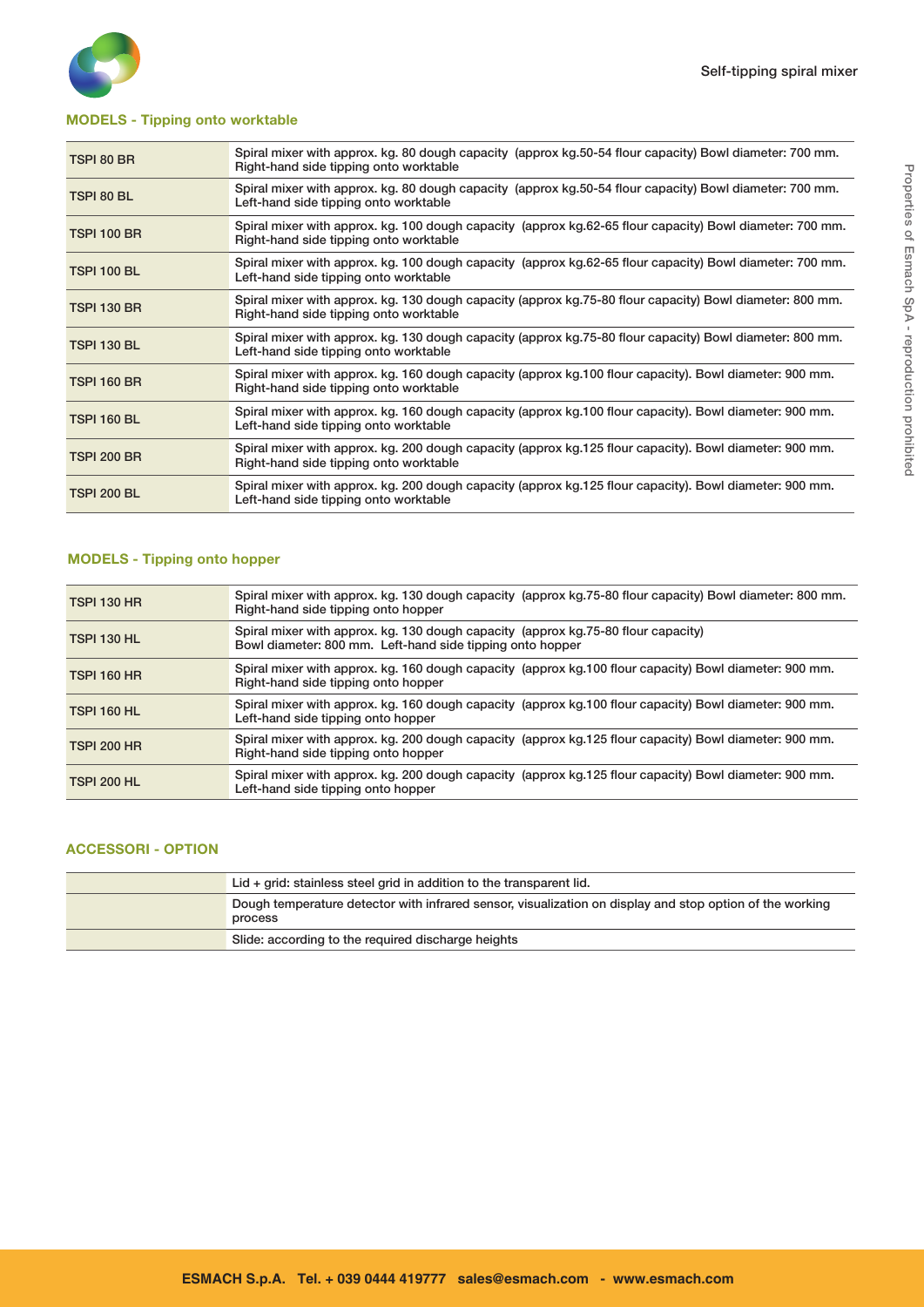

## IMPASTATRICE AUTOMATICA ROVESCIABILE TSPI 80-200

NOR13A002\_01

# AUTOMATIC SPIRAL MIXER WITH TIPPING DEVICE TSPI 80-200







ABBINAMENTI TYPES OF COUPLING





| IMPASTATRICE AUTOMATICA ROVESCIABILE / AUTOMATIC SPIRAL MIXER WITH TIPPING DEVICE |             |                |                  |                  |                  |                  |  |
|-----------------------------------------------------------------------------------|-------------|----------------|------------------|------------------|------------------|------------------|--|
| <b>DATI TECNICI / TECHNICAL FEATURES</b>                                          | <b>TSPI</b> | 80 BR<br>80 BL | 100 BR<br>100 BL | 130 BR<br>130 BL | 160 BR<br>160 BL | 200 BR<br>200 BL |  |
| Α                                                                                 | mm          | 1605           | 1605             | 1706             | 1706             | 1706             |  |
| в                                                                                 | mm          | 1333           | 1333             | 1458             | 1542             | 1542             |  |
| C                                                                                 | mm          | 1560           | 1560             | 1670             | 1720             | 1720             |  |
| D                                                                                 | mm          | 1410           | 1410             | 1410             | 1360             | 1340             |  |
| Е                                                                                 | mm          | 2378           | 2378             | 2540             | 2610             | 2610             |  |
| F (DIAMETRO INTERNO / INNER DIAMETER)                                             | mm          | 700            | 700              | 800              | 900              | 900              |  |
| G                                                                                 | mm          | 560            | 560              | 660              | 660              | 660              |  |
| н                                                                                 | mm          | 950            | 1000             | 920              | 940              | 1000             |  |
| L                                                                                 | mm          | 662            | 662              | 825              | 920              | 920              |  |
| L                                                                                 | mm          | 900            | 900              | 900              | 900              | 900              |  |
| м                                                                                 | mm          | 200            | 200              | 300              | 300              | 300              |  |
| POTENZA INSTALLATA / INSTALLED POWER                                              | kW          | 5,65           | 5,65             | 7,9              | 9,5              | 9,5              |  |
| POTENZA MAX ASSORBITA / MAX ABSORBED POWER                                        | kW          | 4,55           | 4,55             | 6,8              | 8,4              | 8,4              |  |
| <b>CONNESSIONE ELETTRICA / PLUG COUPLING</b>                                      |             | 3PH+Gr         | 3PH+Gr           | 3PH+Gr           | 3PH+Gr           | 3PH+Gr           |  |
| <b>PESO / WEIGHT</b>                                                              | kg          | 747            | 747              | 954              | 1010             | 1035             |  |